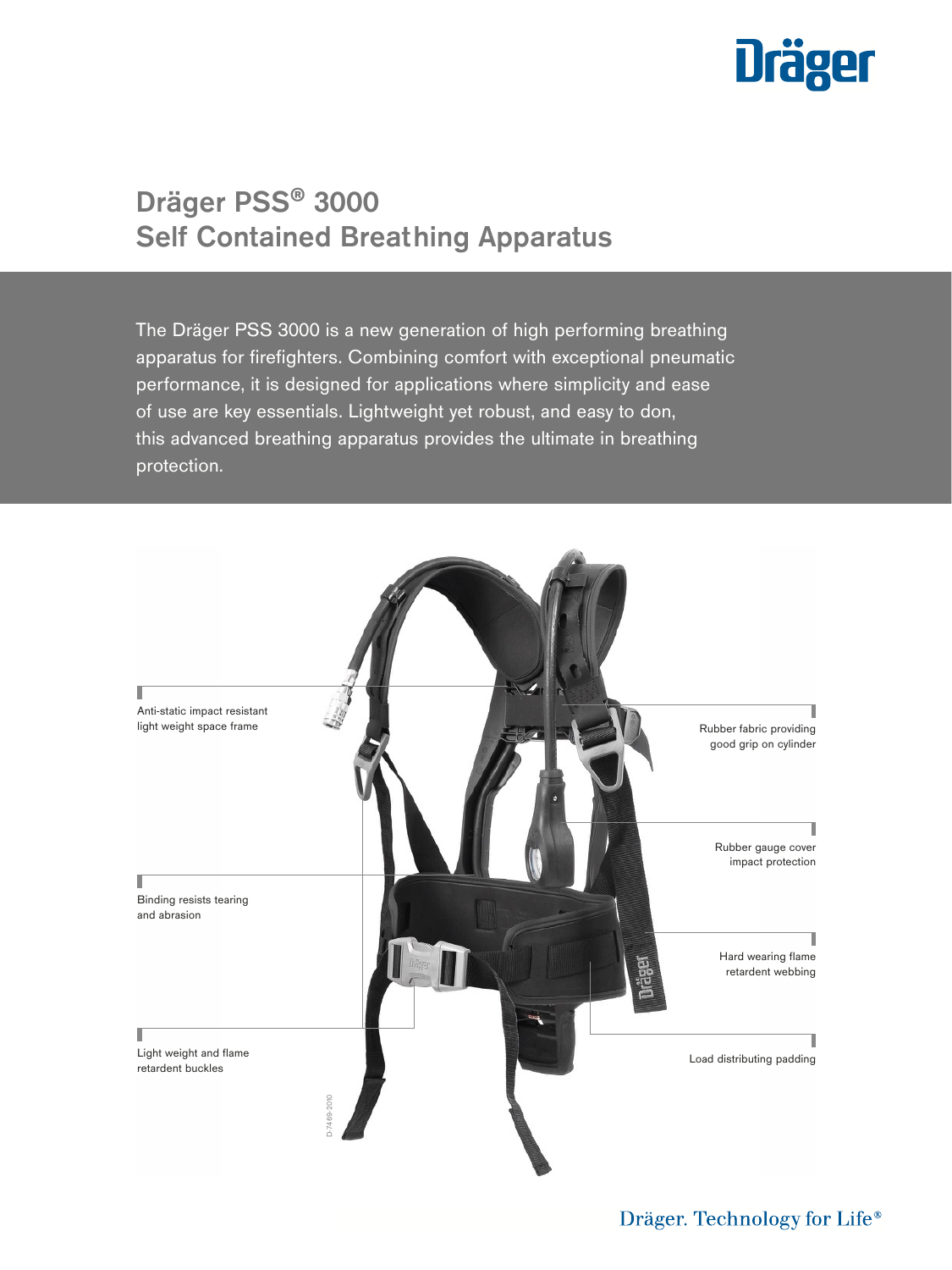# **Benefits**

### Light, robust and simple to use

Dräger PSS 3000 is one of the lightest self contained breathing apparatus carrying system to date. We have applied the same advanced technology and design philosophy which was derived from our class leading range of short and extended duration professional breathing apparatus. The extremely durable carrying system features our new and innovative ultra lightweight, high strength carbon composite carrying frame which exhibits outstanding thermal, impact and chemical resistance properties.

Suitable for use in all conditions easy and quick to don, the lightweight harness has been specially designed to retain its form over a wide range of environmental temperatures and conditions. Utilizing materials which have good chemical and abrasion resistance and also meet the heat and flame requirements of EN137:2006 (Type 2).

### Proven air supply technology

Versatility is the foundation of the Dräger PSS series of products. The breathing apparatus PSS 3000 enables the wearer to benefit from leading edge breathing protection technology incorporating, the same advanced pneumatic system used in the class leading breathing apparatus Dräger PSS 7000 – is the choice of pioneering Fire Departments worldwide.

### Easy to maintain and service

Quick and uncomplicated to service, the breathing apparatus PSS 3000 incorporates a number of unique design features to ensure that downtime, and therefore costs, are kept to a minimum during maintenance. All the major components are simple and quick to remove and re-assemble. The harness is attached to the carrying frame by an innovative single-piece retention method. In addition the first stage pressure reducer, integrated into the carrying frame for added protection, can be readily removed.

### Options for every eventuality:

- Choice of lung demand valves
- ‒ Full FPS 7000 facemask configuration options as used on PSS 5000 and PSS 7000 series of SCBA
- ‒ Utilizing the proven PSS 7000 pressure reducer as used on the PSS 5000 and PSS 7000 series of SCBA
- Electronic voice communications
- Steel or carbon composite cylinders
- Secondary supply hose connections for rescue and decontamination
- ‒ Available with Pneumatic gauge or electronic TX gauge and integrated PASS (Bodyguard 1500)

High performing, easy to use and combining both new and proven innovative technology, the Dräger PSS 3000 guarantees a lifetime of depenable service whilst at the same time minimizing the costs of ownership.

### Enhanced carrying system

By utilising the state-of-the-art pressure mapping technology, we have developed a carrying system which follows the natural contours of the body and therefore provides improved stability and reduced back strain,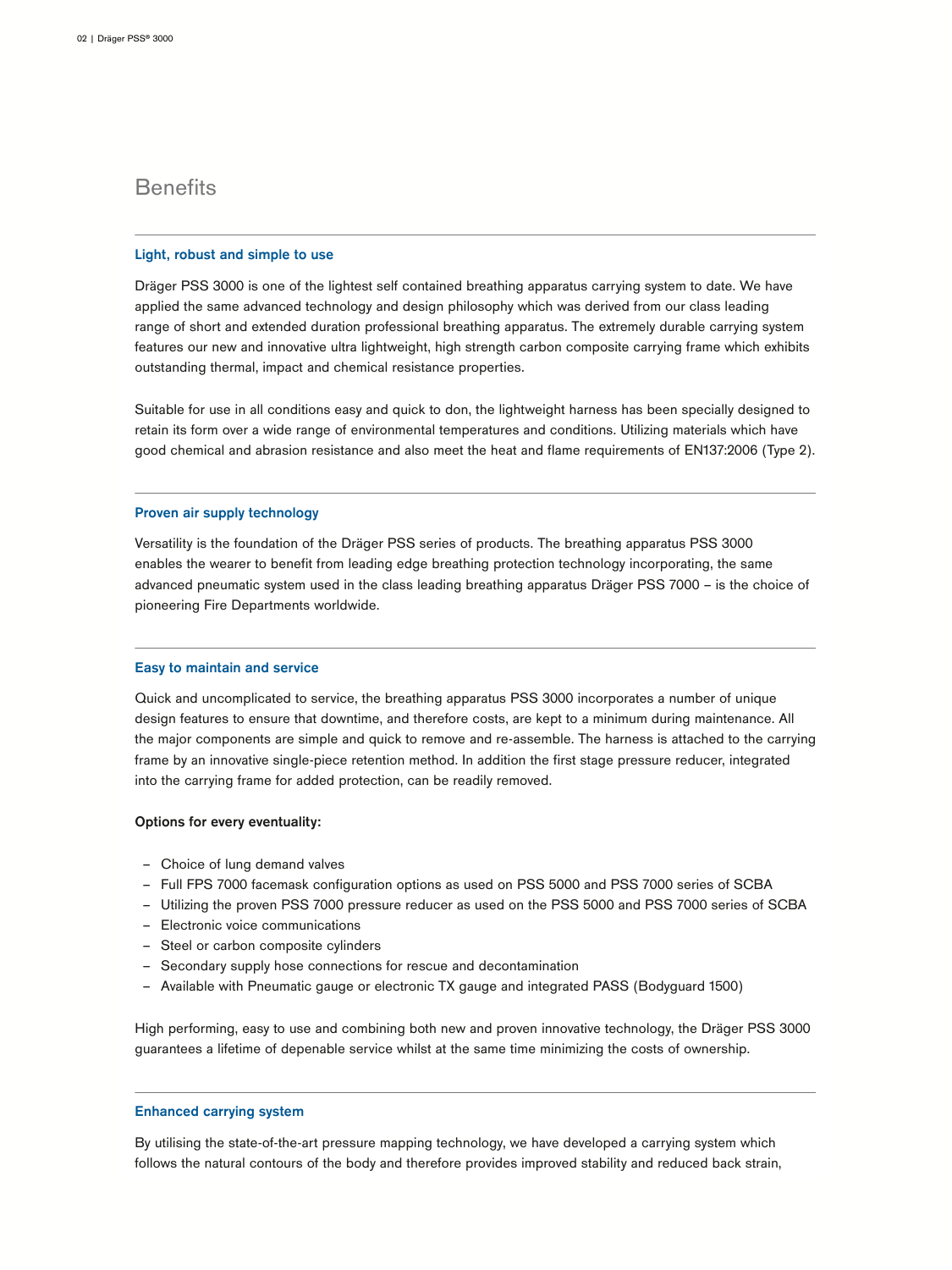# **Benefits**

stress and fatigue. The contoured carrying harness provides maximum comfort at both the shoulders and the waist, but optimizes load distribution comfortably and securely, in line with the body's centre of gravity. Despite this emphasis on wearing comfort, you can rest assured that we have not compromised on the choice of the most rugged and durable materials available, in order to minimize the impact of the most hostile of environments.

# Integrated hoses

Both the medium pressure air supply and gauge hoses are integrated into the carrying-frame to reduce the risk of snagging and entanglement, which results in improved security and safety whilst entering and working in confined spaces. With the ability to re-route these hoses from one side to the other in order to suit customer preferences for gauge access, this design feature also facilitates the easy replacement of each hose.

# System components



# Dräger FPS® 7000

The Dräger FPS® 7000 full-face mask series sets new standards in terms of safety and wearing comfort. Thanks to its enhanced ergonomics and the availability of multiple sizes, it offers a large, optimized field of vision and a very comfortable, secure fit.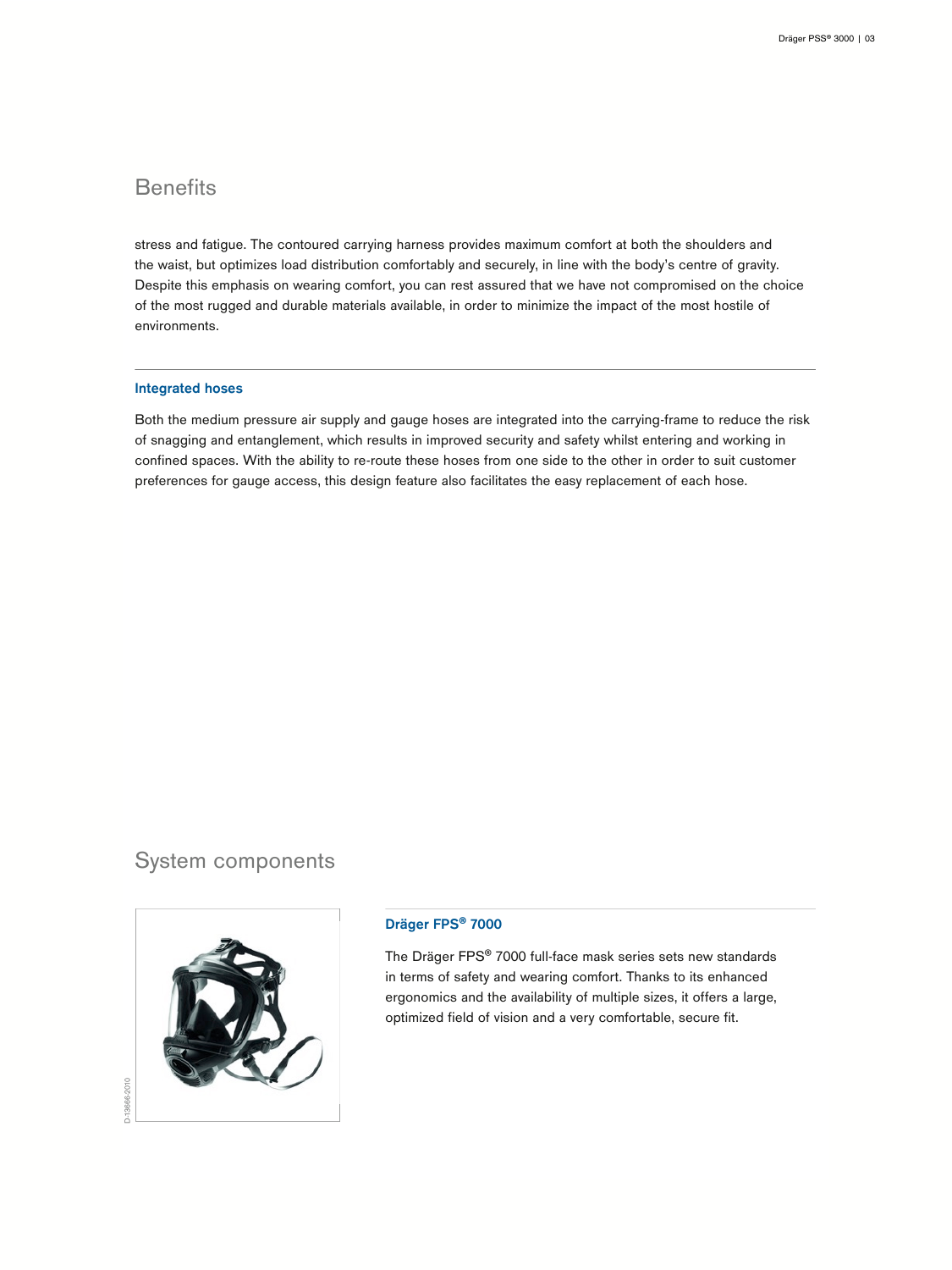# System components



навы **La** Rein

## Dräger PSS® Rescue Hood

Fire fighters face some of the harshest conditions this world has to offer, and are expected to save others from these environments; the Dräger PSS® Rescue Hood is designed to help the professional save lives.

# Dräger Compressed Air Breathing Cylinders

Designed using leading technology and advanced materials, Dräger's range of Composite Cylinders can be used in any application where breathing becomes difficult or impossible.



### Dräger Bodyguard® 1500

Dräger Bodyguard® 1500 is an automatic wireless PASS system which increases wearer safety in potentially hazardous situations. The system draws attention to colleagues in distress by generating distinctive visual and acoustic alert signals and features wireless data transmission from the pressure gauge to the PASS device.



# Dräger PSS® Lung Demand Valve (LDV)

Suitable for the most extreme applications whenever Breathing Apparatus has to be worn: with its compact and robust design, and excellent pneumatic performance, the Dräger PSS® Lung Demand Valve (LDV) will always deliver the air that you need.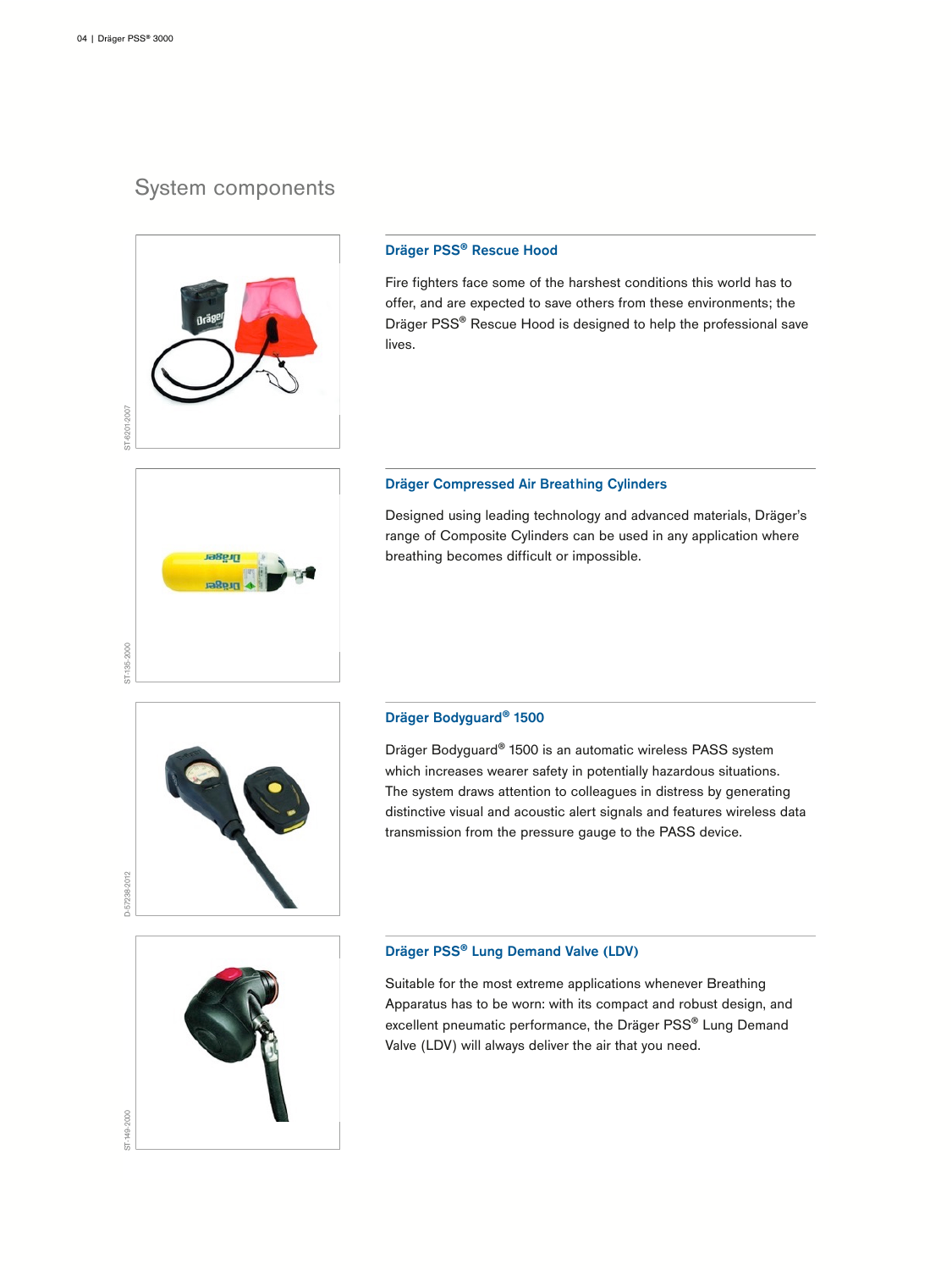# System components



Accessories



₩

ST-3950-2005

ST-3950-2005

**College Street** 

Airline Belt manifold with ASV

Dräger LDV holder

Second medium pressure combined connector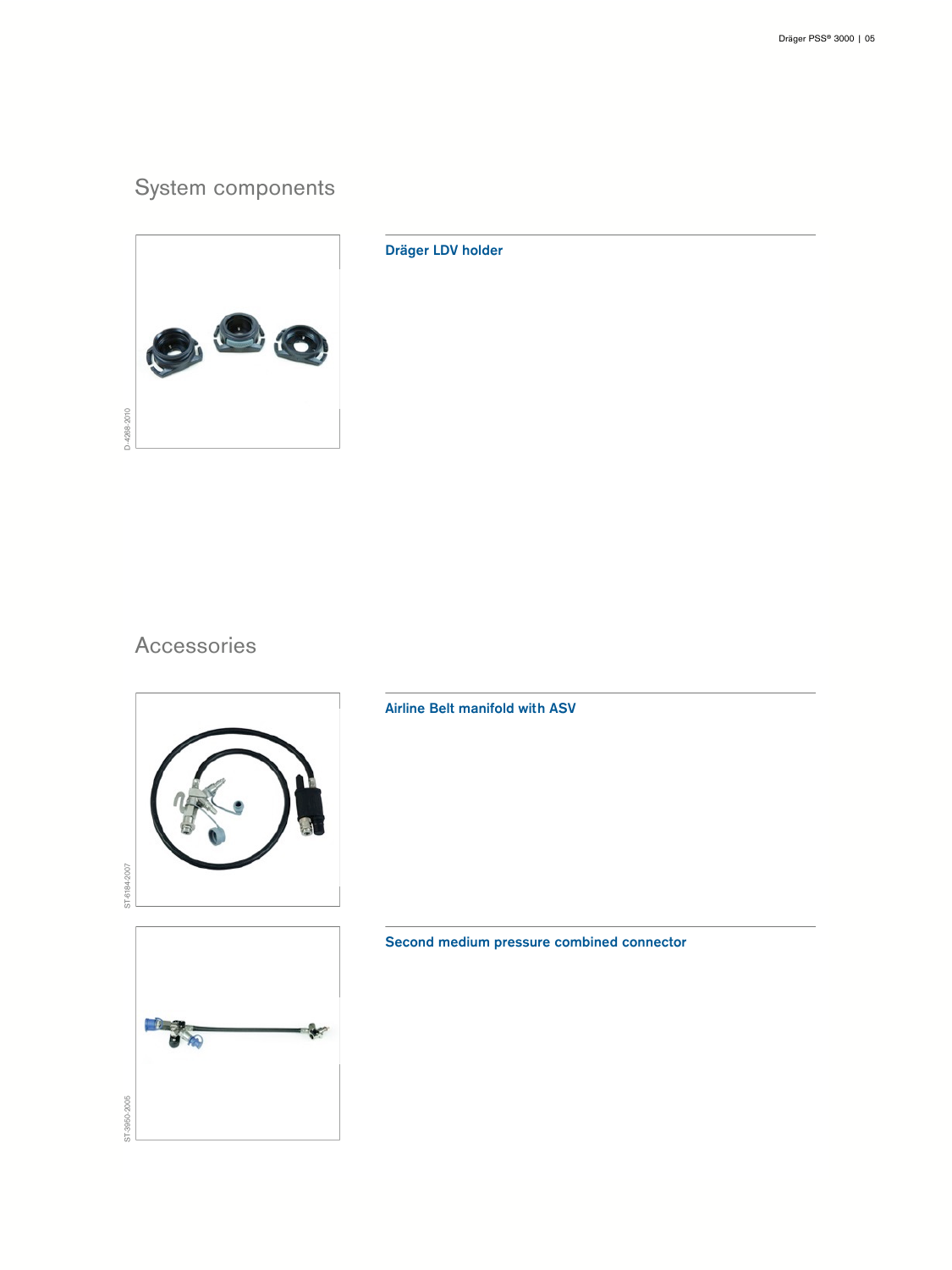D-38263-2015

D-38263-2015

# Accessories



# Secondary supply hose

# Dräger Bodyguard® 1000

Designed to protect life by alerting the team when a wearer becomes motionless or distressed, the Dräger Bodyguard® 1000 emits clear and distinctive signals and alarms to ensure quick and effective recognition, even in the worst environmental conditions.

# Related Products



# Dräger PSS® 7000

Developed by professionals for professionals, the Dräger PSS® 7000 breathing apparatus is a major milestone in our continuing development of breathing devices for the professional fire fighter.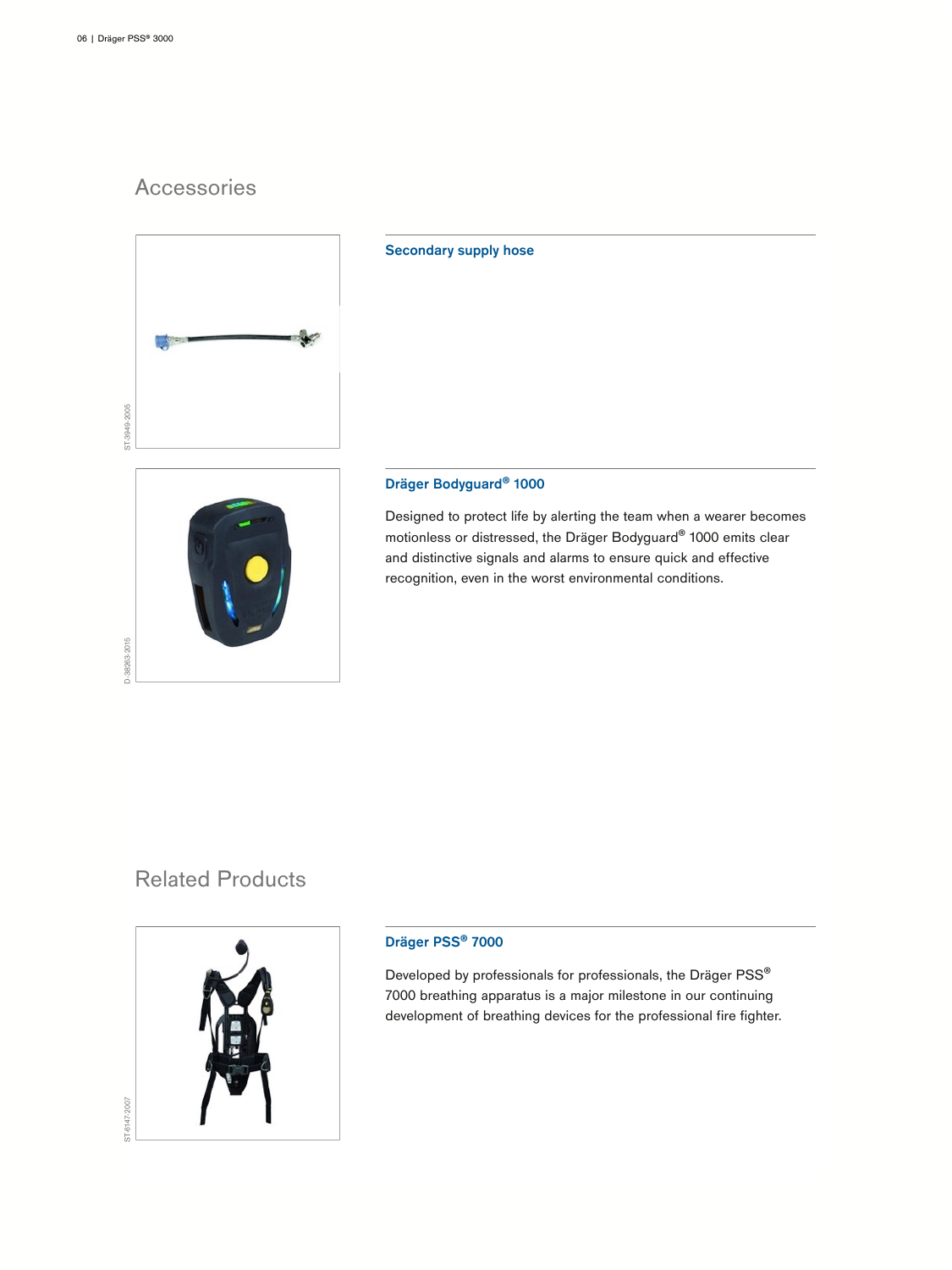# Related Products



# Dräger PSS® 5000

The Dräger PSS® 5000 SCBA is a high performance breathing apparatus for the professional firefighter. Combining advanced ergonomics with a wide range of configurable options the Dräger PSS<sup>®</sup> 5000 provides the user with the comfort and versatility to meet the demands of first responders whenever breathing protection is required.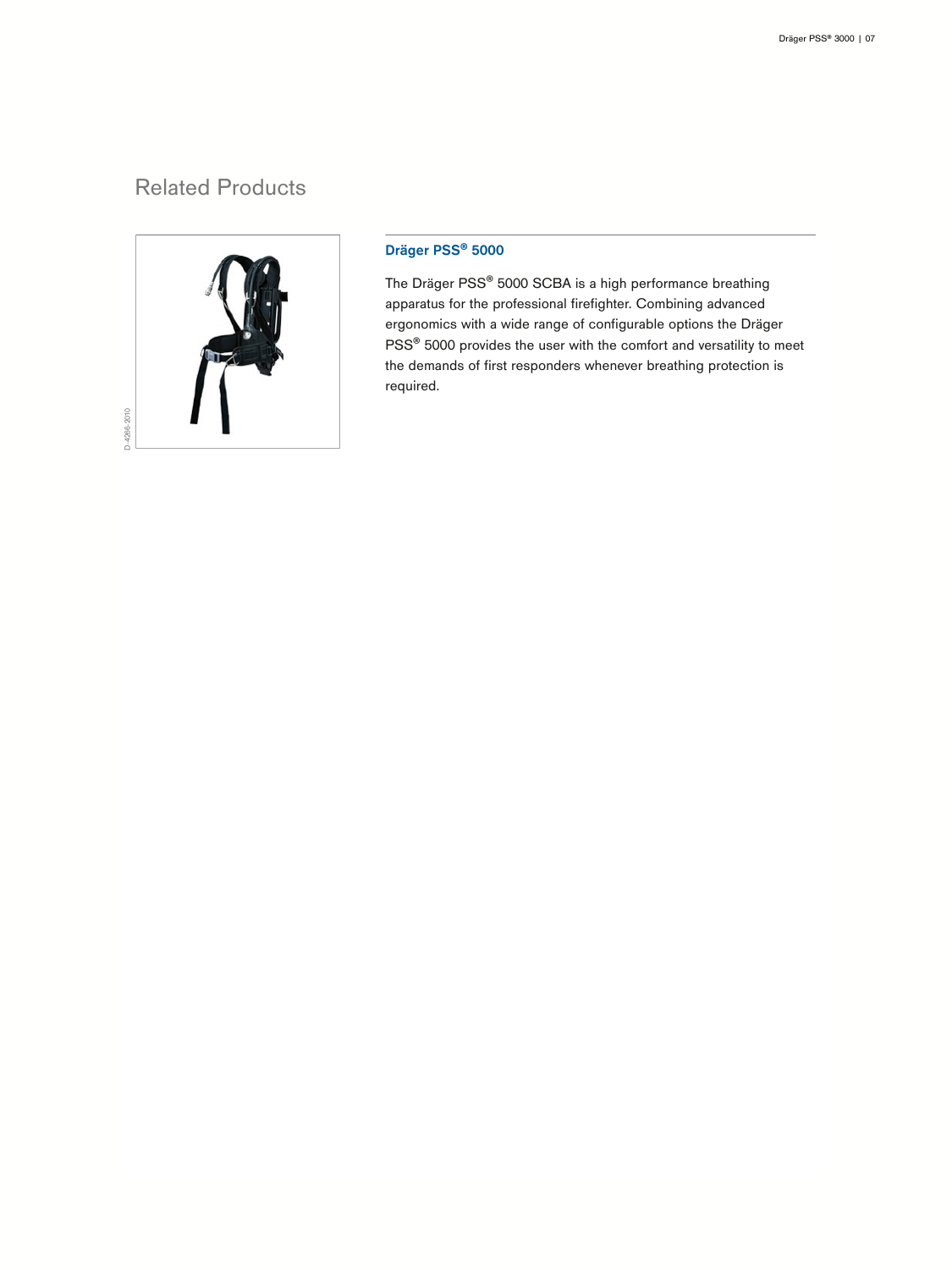# Technical Data

# Dräger PSS® 3000 Pneumatic Gauge

| Weight Kg (backplate & harness)                                                                                            | 2.70                                    |                 |
|----------------------------------------------------------------------------------------------------------------------------|-----------------------------------------|-----------------|
| Dimensions mm (H x W x D)                                                                                                  | 590 x 290 x 160                         |                 |
| Input pressure (bar)                                                                                                       | $0 - 300$                               |                 |
| Nominal 1st stage output pressure                                                                                          | 7.5                                     |                 |
| 1st stage output flow (I/min)<br>LDV output flow (I/min)<br>Whistle activation pressure (bar)<br>Whistle sound level (dBA) | >1000<br>> 400<br>$50 - 60$ bar<br>> 90 |                 |
|                                                                                                                            |                                         |                 |
|                                                                                                                            |                                         |                 |
|                                                                                                                            |                                         | ADSU main alarm |
| Approvals                                                                                                                  |                                         |                 |
| <b>Breathing Apparatus</b>                                                                                                 | EN 137 2006 Type 2                      |                 |

# Ordering Information

| PSS® 3000 with gauge                      | 33 57 794  |
|-------------------------------------------|------------|
| PSS® 3000 fixed LDV with gauge            | 33 58 906  |
| PSS <sup>®</sup> 3000 Chargair with gauge | 33 58 657  |
| PSS® 3000 with TX Gauge                   | 33 60 984  |
| PSS® 3000 TX Gauge fixed LDV              | 33 60 985  |
| PSS® 3000 BG1500                          | 33 60 987  |
| PSS® 3000 BG1500 Fixed LDV                | 33 60 988  |
| PSS® 3000 BG1500 Chargair                 | 33 60 989  |
| PSS® 3000 TX Gauge, Chargair              | 33 60 986  |
| FPS <sup>®</sup> 7000 Facemask            | on request |
| Plus lung demand valve (LDV)              |            |
| Normal Demand (N)                         | 33 50 501  |
| Plug in (A)                               | 33 38 700  |
| M45 (AE)                                  | 33 38 706  |
| <b>ESA</b>                                | 33 51 302  |
| Normal Demand (N) 1.75 m (rescue only)    | 33 50 606  |
| Lung demand valve holder                  |            |
| N/ESA                                     | 33 57 526  |
| <b>AE</b>                                 | 33 57 528  |
| А                                         | 33 57 527  |
| Dräger Cylinders                          | on request |
| <b>Accessories</b>                        |            |
| Second medium pressure combined connector | 33 58 868  |
| Secondary supply hose female              | 33 58 867  |
| Secondary supply hose male                | 33 58 869  |
| Automatic switch over valve (ASV)         | on request |
| PSS <sup>®</sup> Rescue hood              | 33 54 982  |
| Dräger Bodyguard® 1000                    | on request |
|                                           |            |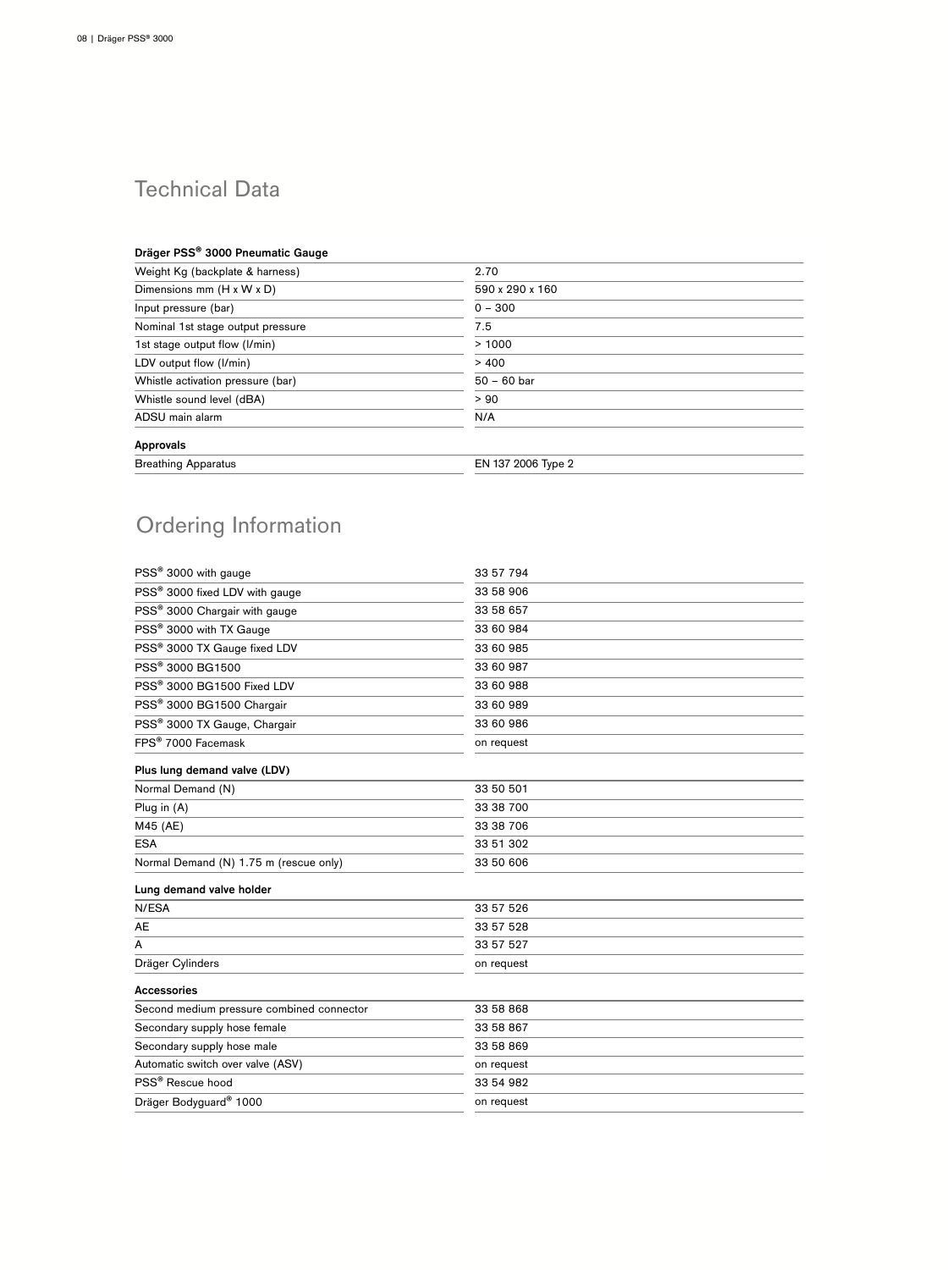Notes